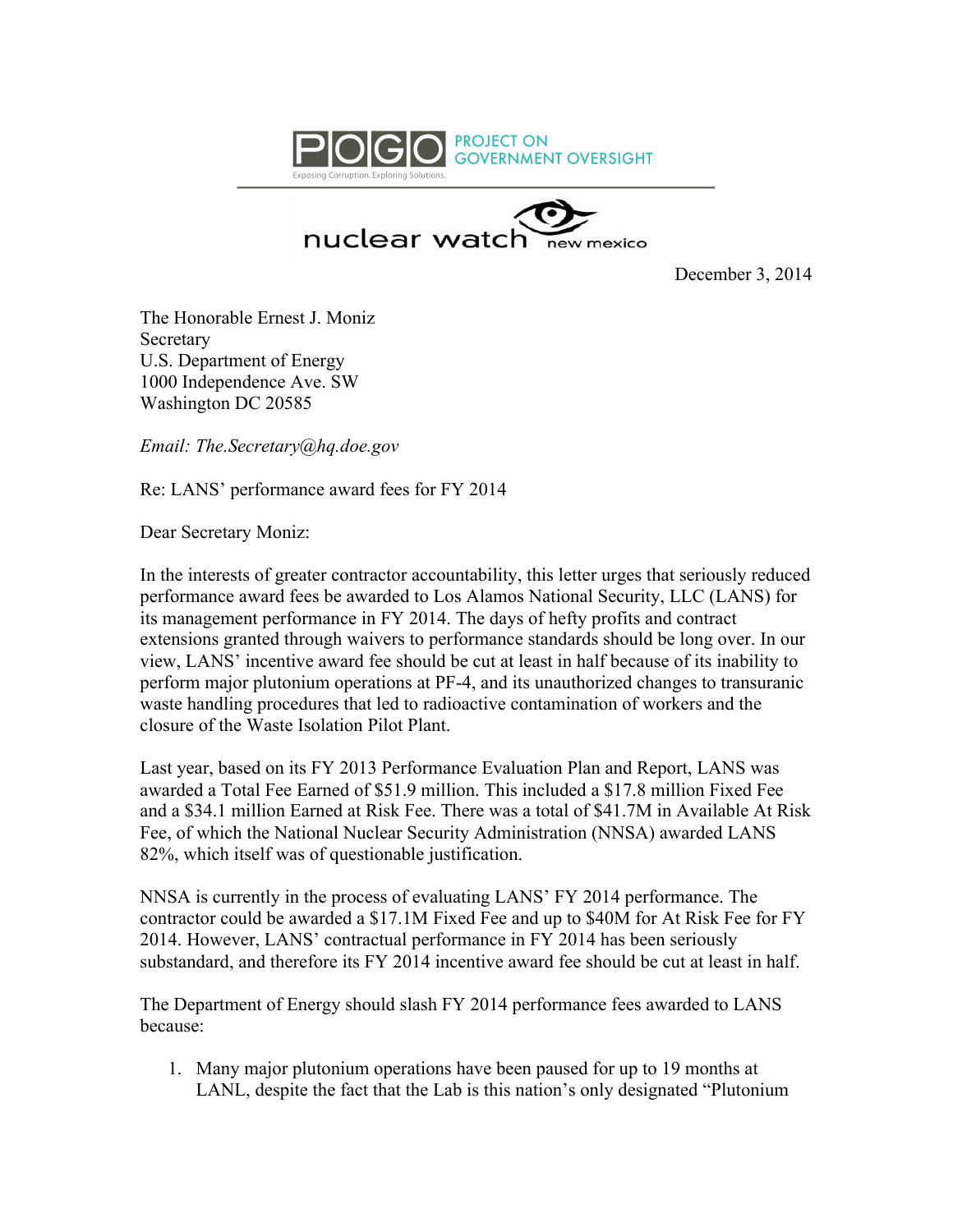Center of Excellence." Specifically, the following was not met under the FY 2014 LANS Performance Evaluation Plan:

a. LANL has not completed "SS0-1.2 Develop the Pu Strategy for the Complex, and advance recapitalization and modernization of the Pu infrastructure at LANL."

b. The Lab has not performed any sizable plutonium operations after the pause of operations, and therefore has not completed "SS0-4.1 Demonstrate measurable improvements/maturation in the LANL safety culture; improve Nuclear and High Hazard Operations safety performance in areas including, but not limited to, formality of operations and safety basis implementation. Complete implementation of corrective actions to ensure long term viability of the LANL Criticality Safety Program."

To be clear, we are not arguing in support of resuming major plutonium operations at LANL, many of which we regard as not necessary to begin with. However, we do argue that LANS should not be awarded performance fees for work that it hasn't completed.

2. LANS' unauthorized transuranic waste handling procedures forced the closure of WIPP and contaminated workers. Reopening WIPP is estimated to cost at least a half billion dollars (it will probably cost much more). LANS did not complete the Framework Agreement it negotiated with the New Mexico Environment Department. LANS is not in compliance with NMED's Consent Order because many deadlines have been missed since June 2014. LANS is awaiting new compliance orders, which will probably include large fines levied by NMED for violating the RCRA Hazardous Waste Permit. Plans are being made to remove legacy cleanup work from LANS and bid it out to another contractor, which will no doubt incur significant initial expenses as well.

Specifically, the following was not met under the FY 2014 Performance Evaluation Plan: "SS0-3.2 Successfully, and cost effectively, complete Framework Agreement commitments to the New Mexico Environment Department and ensure regulatory compliance with the Consent Order, Individual Permit for Storm water, and other permits related to environmental activities while demonstrating continuous improvement in quality, efficiency and effectiveness..."

To sum up, as a matter of good governance, proper federal oversight and contractor accountability, we again urge you to cut LANS' possible incentive award fee for FY 2014 at least in half. Moreover, given its major failures, you should seriously consider whether it is in the best interests of the American taxpayer to have LANS continue to operate the Los Alamos National Laboratory.

Should you have any questions, please don't hesitate to contact us at 703.589.1718 or pstockton@pogo.org and 505.989.7342 or jay@nukewatch.org